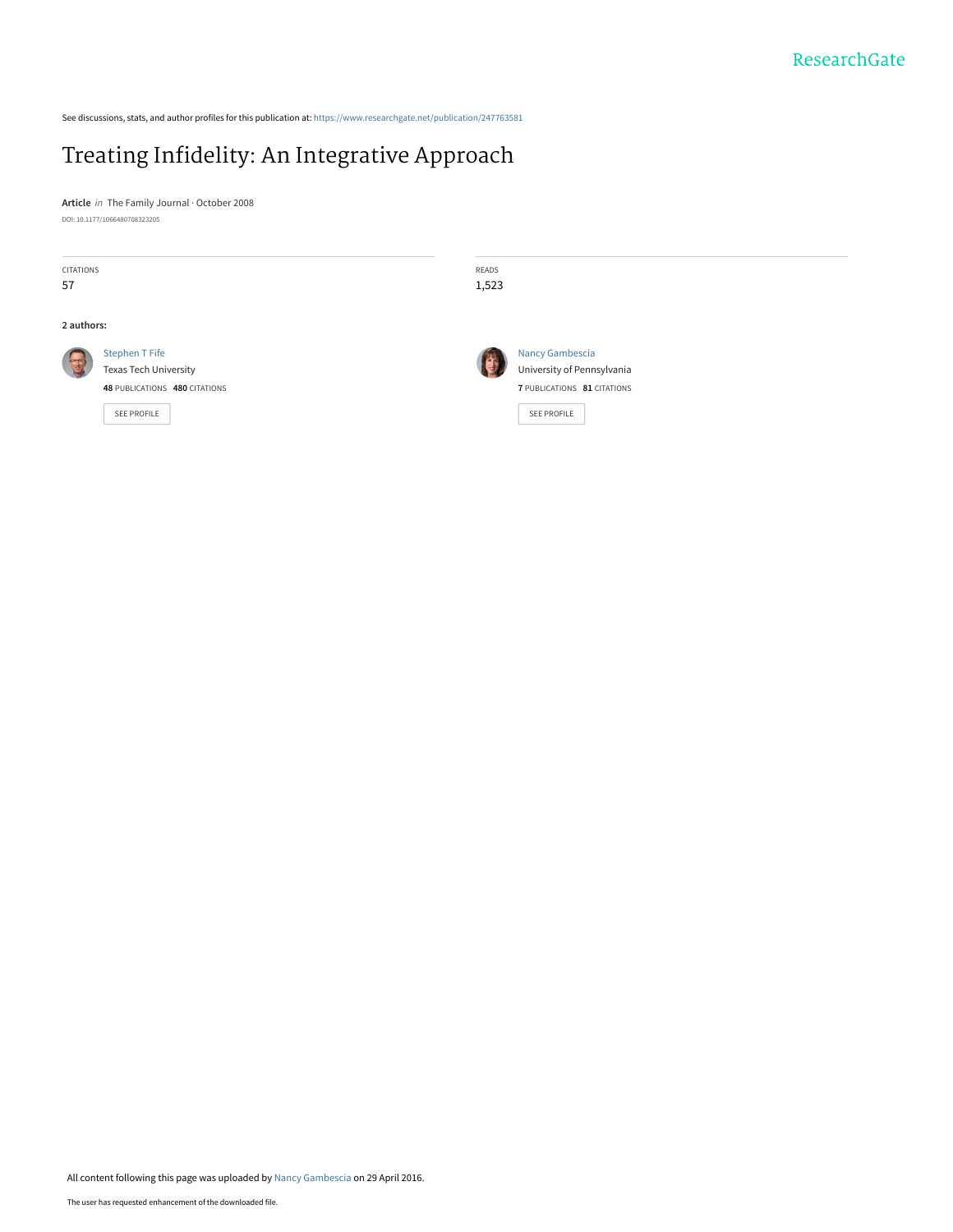# The Family Journal

http://tfj.sagepub.com

### **Treating Infidelity: An Integrative Approach**

DOI: 10.1177/1066480708323205 The Family Journal 2008; 16; 316 Stephen T. Fife, Gerald R. Weeks and Nancy Gambescia

http://tfj.sagepub.com/cgi/content/abstract/16/4/316 The online version of this article can be found at:

## Published by:<br>
SAGE

http://www.sagepublications.com

On behalf of:

#### **fAMEC**

[International Association of Marriage and Family Counselors](http://www.iamfc.com)

**Additional services and information for The Family Journal can be found at:**

**Email Alerts:** <http://tfj.sagepub.com/cgi/alerts>

**Subscriptions:** <http://tfj.sagepub.com/subscriptions>

**Reprints:** <http://www.sagepub.com/journalsReprints.nav>

**Permissions:** <http://www.sagepub.com/journalsPermissions.nav>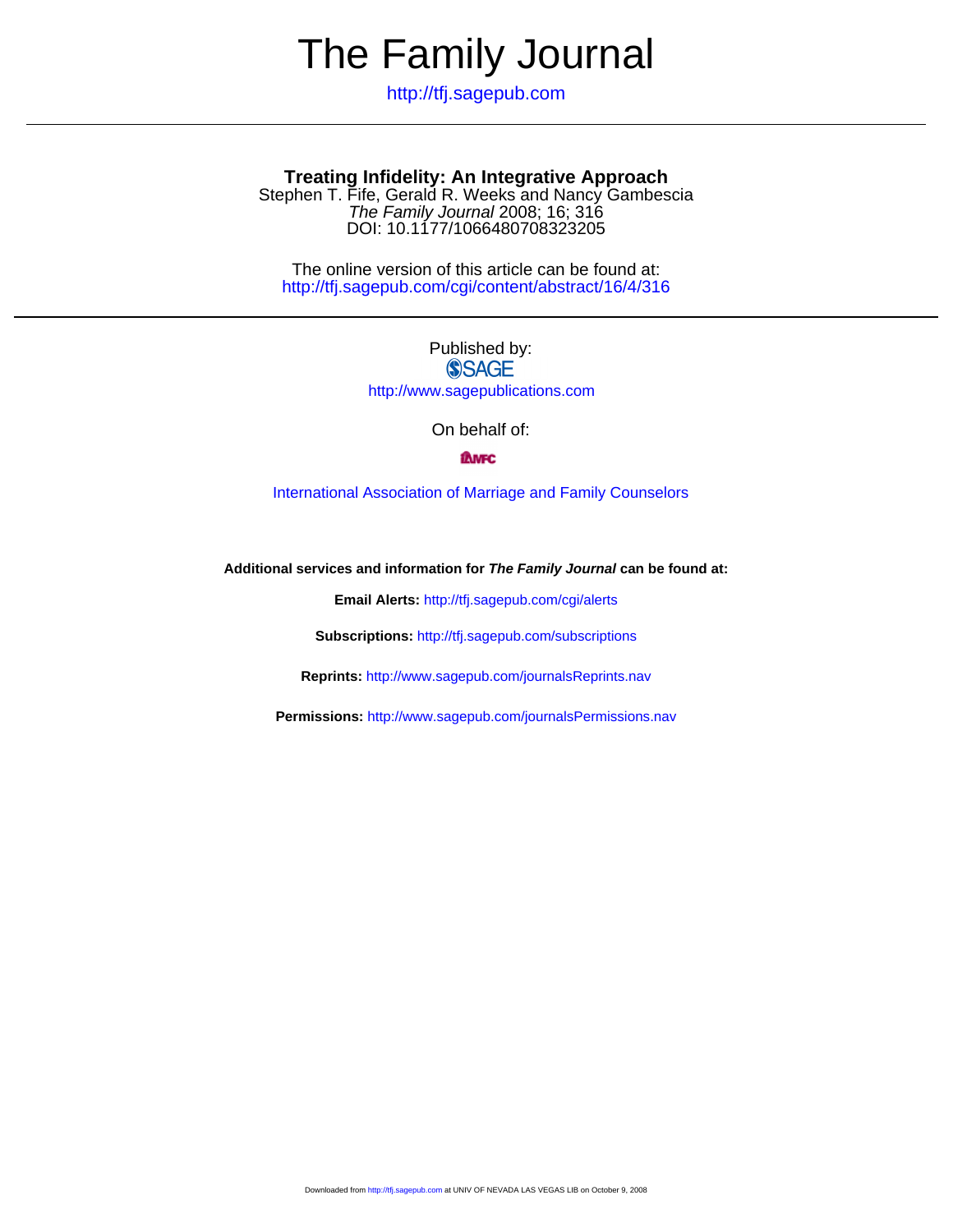### Treating Infidelity: An Integrative Approach

**Stephen T. Fife Gerald R. Weeks** *University of Nevada, Las Vegas* **Nancy Gambescia** *Rosemont, Pennsylvania*

*Infidelity is one of the most common and the most difficult problems to treat in couples therapy. In this article, the authors present an integrative approach to treating infidelity based on the intersystems approach developed by Weeks. The approach integrates theory and techniques from both individual and systemic psychotherapy and addresses the individual, relational, and intergenerational factors associated with infidelity. The treatment approach reflects the authors' view of infidelity as a systemic, intimacy-based problem. Treatment includes five interrelated phases: (a) crisis management and assessment, (b) systemic considerations, (c) facilitating forgiveness, (d) treating factors that contribute to infidelity, and (e) promoting intimacy through communication. Of particular importance is the development of unifying factors that facilitate healing, unite couples, and reduce their vulnerability to future betrayals*.

*Keywords: infidelity; affair; integration; couples therapy; systemic therapy*

Most committed relationships are characterized by an explicit or implicit commitment regarding intimacy, including both sexual and emotional fidelity to one's partner. Infidelity constitutes a betrayal of this implied or stated commitment regarding intimate exclusivity. With infidelity, emotional and/or sexual intimacy is shared with someone outside of the primary relationship without the consent of the other partner. A violation of commitment and exclusivity affects a relationship on many levels, often resulting in deep pain, uncertainty, and loss of trust.

The discovery of infidelity is the primary event that prompts many couples to seek therapy (Glass & Wright, 1997). Although infidelity is one of the most common presenting problems in couples therapy, it is one of the most difficult to treat, and therapists often question their ability to work

with such cases (Whisman, Dixon, & Johnson, 1997). Because of the emotional turmoil surrounding infidelity, therapists often approach cases with trepidation. Emotional reactions of couples can be intense, and a thorough knowledge of what to expect and what to do can help a therapist navigate the process of therapy. This article presents an integrative, systemic approach for the treatment of couples with infidelity based on the intersystems model of couples therapy (Weeks, 1994).

The intersystems model (Weeks, Gambescia, & Jenkins, 2003) is an empirically based, integrative approach that can be used to help couples heal from infidelity. Based on empirical literature and clinical experience, the approach provides both a theoretical framework for conceptualizing couples' problems and guidelines for intervention and treatment. The intersystems approach is an appropriate means of treating infidelity, given its systemic focus, contextual sensitivity, flexibility, and integration of various therapy models and interventions.

As the name implies, the intersystems approach is grounded in a systemic worldview in which partners' interactions are seen as fundamentally reciprocal and interdependent. Even in cases when there is clearly an offending party, infidelity is conceptualized as a relationship issue. A systemic perspective allows for greater participation by both partners in the process of healing. Although we approach infidelity and healing from a systemic viewpoint, we do not believe that there are any circumstances that justify a betrayal of the commitment to exclusivity in a relationship. Infidelity is always wrong, and the therapist should convey in a nonjudgmental way that infidelity and the associated deception are unacceptable in a committed relationship.

With infidelity, partners suffer together, and they must heal together. The intersystems approach promotes healing by integrating aspects of individual and couples therapy within a systemic orientation. Three interconnected aspects of assessment and treatment are fundamental:

1. Individual risk factors: Individual partners bring to the relationship their own beliefs, expectations, defense mechanisms, and so on

THE FAMILY JOURNAL: COUNSELING AND THERAPY FOR COUPLES AND FAMILIES, Vol. 16 No. 4, October 2008 316-323 DOI: 10.1177/1066480708323205 © 2008 Sage Publications

**Authors' Note:** Correspondence concerning this article should be addressed to Stephen F. Fife, Department of Marriage and Family Therapy, University of Nevada, Las Vegas, Mailstop 3045, 4505 Maryland Parkway, Las Vegas, NV 89154-3045; e-mail: stephen.fife@unlv.edu.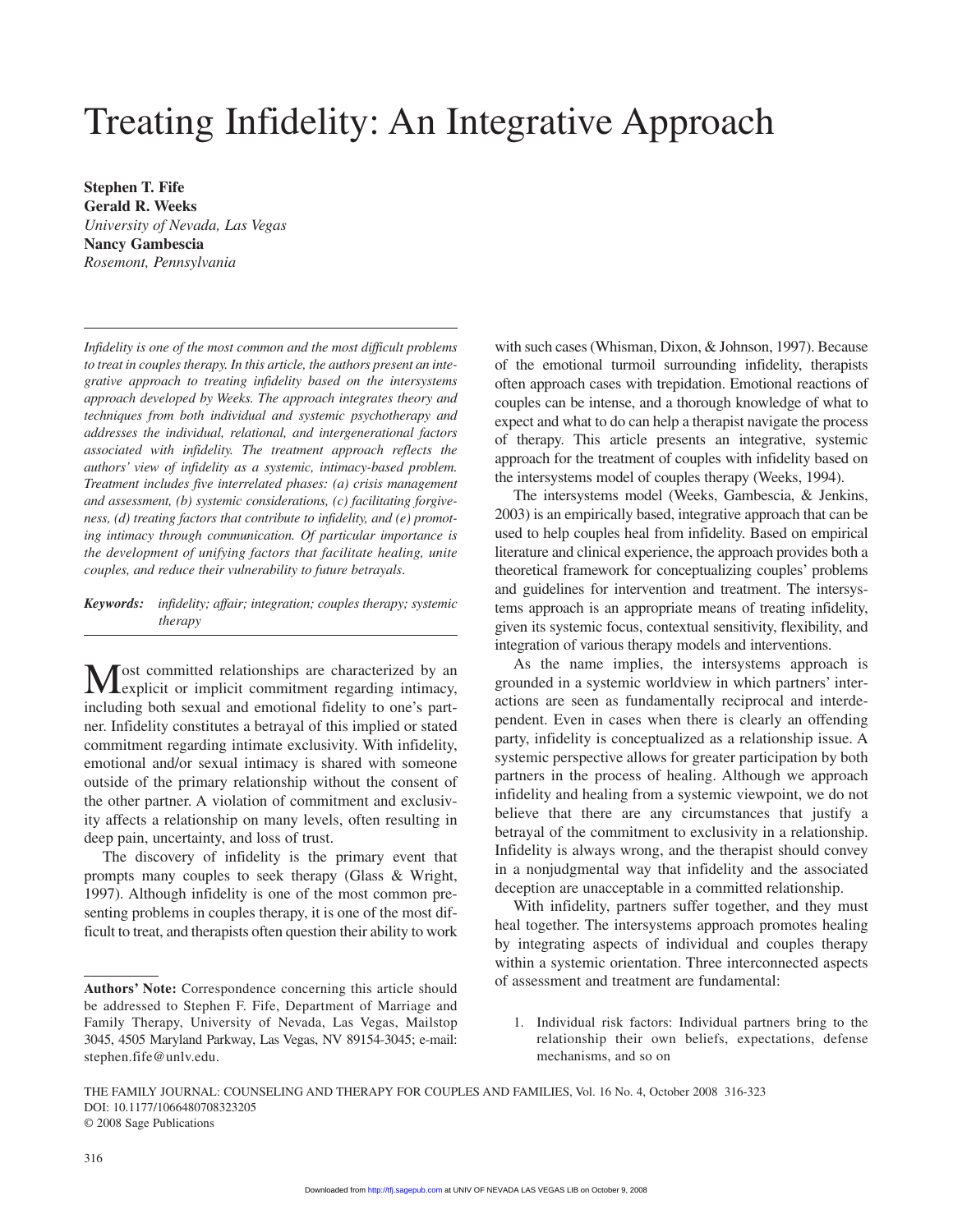- 2. The couple's relationship dynamics: Couples develop patterns in their relationship related to communication styles, conflict resolution, roles, and so on
- 3. Family of origin influences: Each partner is influenced by his or her family of origin

Although therapy might focus specifically on each aspect, clinicians might find considerable overlap of individual, couple, and family-of-origin issues and might address several concurrently.

The intersystems approach is not merely focused on problemresolution, nor is the intent of the approach to return the relationship to its preinfidelity state. Rather, it is growth oriented and intends to help couples make the most of their relationship (Weeks & Hof, 1995). The process of rebuilding is typically fraught with emotional ups and downs, and we have found that a systemic, integrative approach helps couples and therapists effectively handle the emotional turmoil that surrounds the revelation of infidelity. It also provides guidance for the assessment of important individual and relationship issues, the crucial work of forgiveness, the identification and working through of factors that contributed to infidelity, and the development of communication that brings deeper, more comprehensive intimacy.

Treatment of infidelity typically passes through five interrelated phases: (a) crisis management and assessment, (b) systemic considerations, (c) facilitating forgiveness, (d) treating factors that contribute to infidelity, and (e) promoting intimacy through communication. In this article, the phases of treatment are presented sequentially. However, there is often considerable overlap among phases, and the model allows for flexibility and individual adaptation.

#### **PHASE 1: CRISIS MANAGEMENT AND ASSESSMENT**

#### **Crisis Management**

Couples dealing with infidelity typically enter therapy in crisis, and even the most experienced therapist can be overwhelmed. The sense of security, stability, and control once felt by a couple has been destroyed with the betrayal, and feelings of shock, confusion, anger, and denial are common (Humphrey, 1987; Rosenau, 1998). Spouses might also experience grief, pessimism, and self-doubt as the significance and permanence of the relationship are questioned. Emotional reactions might also include symptoms similar to posttraumatic stress disorder, and suicidal ideations and homicidal threats might occur during this tumultuous time.

Therapists must help couples survive the initial period of crisis following the discovery of infidelity. The first step is to help the couple calm down and regain some sense of stability and order. Providing couples with a "road map" of what they can expect from each other and from therapy can help them anticipate common emotional reactions and the

process of healing (Olson, Russell, Higgins-Kessler, & Miller, 2002). Crisis management at the beginning of therapy involves addressing issues of emotional reactions, commitment, accountability, and trust.

*Emotional reactions*. A significant portion of the first few sessions involves managing clients' emotional expression. Given the intense emotions surrounding infidelity, the therapist needs to create a safe environment in which clients can comfortably engage in the process of therapy. Therapists must be able to explain that feelings of shock, anger, and despair are common and will likely diminish over time (Cano & O'Leary, 1997). Clinicians should remain nonjudgmental and maintain a position of therapeutic balance with clients. They should also encourage clients to listen to each other for understanding. However, the emotional reactions of the betrayed and unfaithful partner are often very different, and each might struggle to understand the experience of the other, thus initially limiting their ability to provide empathy and support.

Time should be allowed for appropriate fact finding by the betrayed partner. However, excessive questioning about details is rarely helpful and might lead to unnecessary and prolonged pain. If betrayed partners fall into unhelpful interrogation, we redirect them by asking, "What are you feeling?" and "What do you need?" We then help them to express their feelings and needs to their partner. Unfaithful partners are coached in listening and acknowledging the pain and damage they have brought to their partner and the relationship through their behavior.

With the obvious suffering of the betrayed partners, therapists might unwittingly overlook the emotions of the offending partners. However, disregarding their emotional experience or being judgmental might discourage them from participating. Partners guilty of infidelity might be fearful of the primary relationship ending or of hurting their partner. Typically, unfaithful partners have violated their own moral code, and they might be relieved that it was discovered (Spring, 1996). Feelings of guilt and self-disgust might also be present (Spanier & Margolis, 1983). Yet in some instances, a lack of guilt, particularly if the affair serves as a wake-up call for their spouse, might be evident. In addition, some might feel a sense of loss over having to terminate the affair.

*Commitment*. Many couples enter therapy unsure if their relationship can be repaired. Therapists must assess for each individual partner's level of commitment to the relationship and to therapy. Pain and anger might make it difficult for the betrayed partner to maintain a commitment to the relationship. Early in treatment, it might be helpful to suggest that the couple postpone any decision about ending the relationship while in the midst of the initial shock and turmoil. If clients cannot commit to the relationship, we encourage them to commit to the process of therapy so they can thoroughly evaluate the relationship and their feelings before making a decision about ending the relationship. Through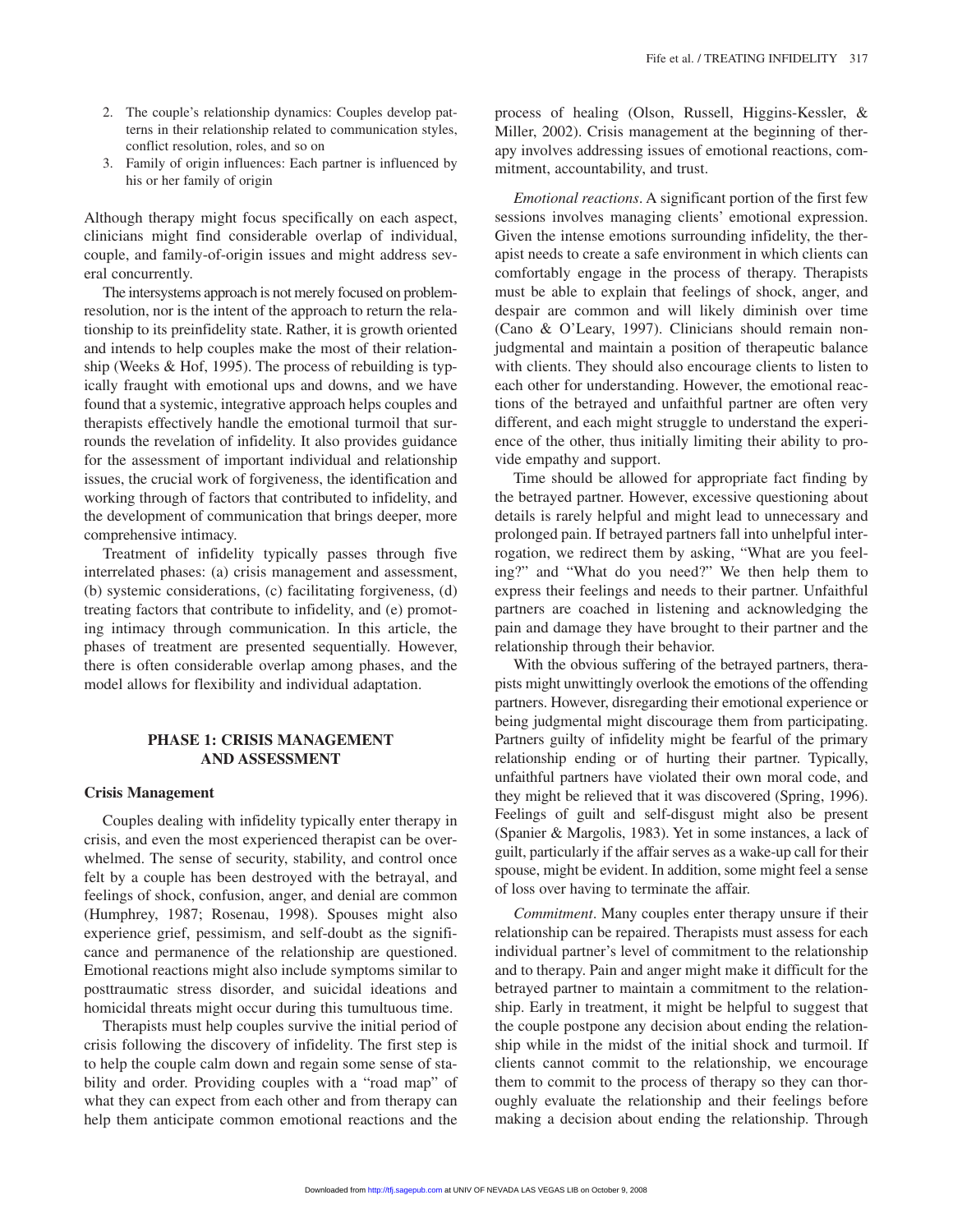therapy, each might come to a rational conclusion whether to continue or end the relationship, thus providing some sense of closure.

Ultimately, both partners must be fully committed to the relationship for healing to take place. An inability or unwillingness to give one's full commitment will likely inhibit the process of healing. In the case of ongoing infidelity, the unfaithful partner must agree to break off all contact with the outside person for couples therapy to continue. If a deeper attachment has formed, grieving needs to take place so that the partner can again fully commit himself or herself to the primary relationship. This is best addressed in individual sessions.

*Accountability and trust*. Infidelity is a betrayal of both honesty and trust—a partner has violated the trust in the relationship, and he or she has been deceptive about it. We explain to couples that rebuilding trust is a lengthy process that can be accomplished through patience, accountability, and honest communication. Accountability refers to accepting responsibility for one's actions, the pain one has inflicted on the other, and the damage done to the relationship. Accountability and trust are facilitated by the development of a specific communication plan in which partners keep in touch regularly and inform each other of their schedules and plans. Betrayed partners do not want to be deceived or hurt further, so unfaithful partners must adhere to the agreed on schedule and plans. Failure to do so perpetuates mistrust and pain.

#### **Assessment**

Each couple's situation is unique, and a careful assessment will help in developing a treatment plan. Areas of assessment include the following:

- 1. The type of infidelity (whether emotional, sexual, Internet, etc.) and level of deception
- 2. The time frame or duration in which the infidelity occurred, the frequency of communication and/or sexual contact, the location of encounters
- 3. History of past infidelity (might include previous affairs and/or sexual addiction)
- 4. Relationship of the affair partner to both partners
- 5. Degree of collusion by the betrayed partner
- 6. Perceived attractiveness of the affair partner
- 7. Social and cultural context of the infidelity

It is also helpful to assess for possible risk factors, such as low marital satisfaction, poor self-esteem, a permissive attitude toward infidelity, justifications, social and cultural norms, and biological factors (Atwater, 1979; Glass & Wright, 1985; Treas & Giesen, 2000). It is also important to understand the motivation for the affair, given that men and women generally engage in infidelity for different reasons (Glass & Wright, 1985; Humphrey, 1987).

Developing a definition of infidelity with the couple is also a critical part of assessment. Infidelity can be defined in

numerous ways, and partners might disagree over whether it has occurred. For example, some might believe that only intercourse constitutes infidelity and emotional or noncoital physical closeness does not. Others hold that emotional or physical intimacy of any kind constitutes infidelity. Behaviors that were intended to hide or deceive are often indicators that a betrayal has occurred. Therapists should adapt treatment to fit with the couple's definition of infidelity.

#### **PHASE 2: SYSTEMIC CONSIDERATIONS**

As couples begin to move past the upheaval surrounding the infidelity, important individual, relational, and intergenerational factors must be considered. Various individual risk factors, such as mental and emotional disorders, can contribute to a person's vulnerability to infidelity. Biological factors, such as illness and age-related conditions, and situational factors, such as a midlife crisis, might also put individuals at risk. Thus, therapists must be thorough in their assessment of each individual, and a combination of individual and couples therapy might be necessary.

In addition to individual factors, therapists must attend to relational and systemic factors. Infidelity often occurs in conjunction with relationship problems. Therapists must help couples evaluate the state of the their relationship prior to the betrayal and consider their expectations, communication dynamics, problem-solving efforts, emotional closeness, and physical intimacy. Difficulties in any of these areas can contribute to couples' vulnerability to infidelity. For example, persistent or unresolved conflict can lead to emotional distance, and one or both partners might venture outside the relationship for emotional intimacy.

Infidelity might also be related to attitudes and behaviors learned in the individual's family of origin. It is important to assess for intergenerational patterns that are reflected in the current relationship. These can be assessed with the *focused genogram*, a useful intervention for examining interpersonal dynamics and heightening clients' awareness of familial influences (DeMaria, Weeks, & Hof, 1999). Therapists might assess for previous infidelity, triangulation, enmeshment, and other dysfunctional patterns that might influence an individual's vulnerability.

Although the unfaithful partner is not justified in his or her betrayal, infidelity often occurs in the context of dissatisfaction or dysfunction in the relationship, and an affair might be a symptom of the relationship problems. It might be helpful for partners to understand their relationship from a systemic perspective in which both partners share responsibility for the quality of the relationship. A carefully formulated reframe can help heighten a couple's awareness of the circular nature of their relationship.

Reframing is an intervention that helps couples view their problems in new ways and assists them in moving forward from their current condition. Although problems can be reframed in many ways, every systemic reframe should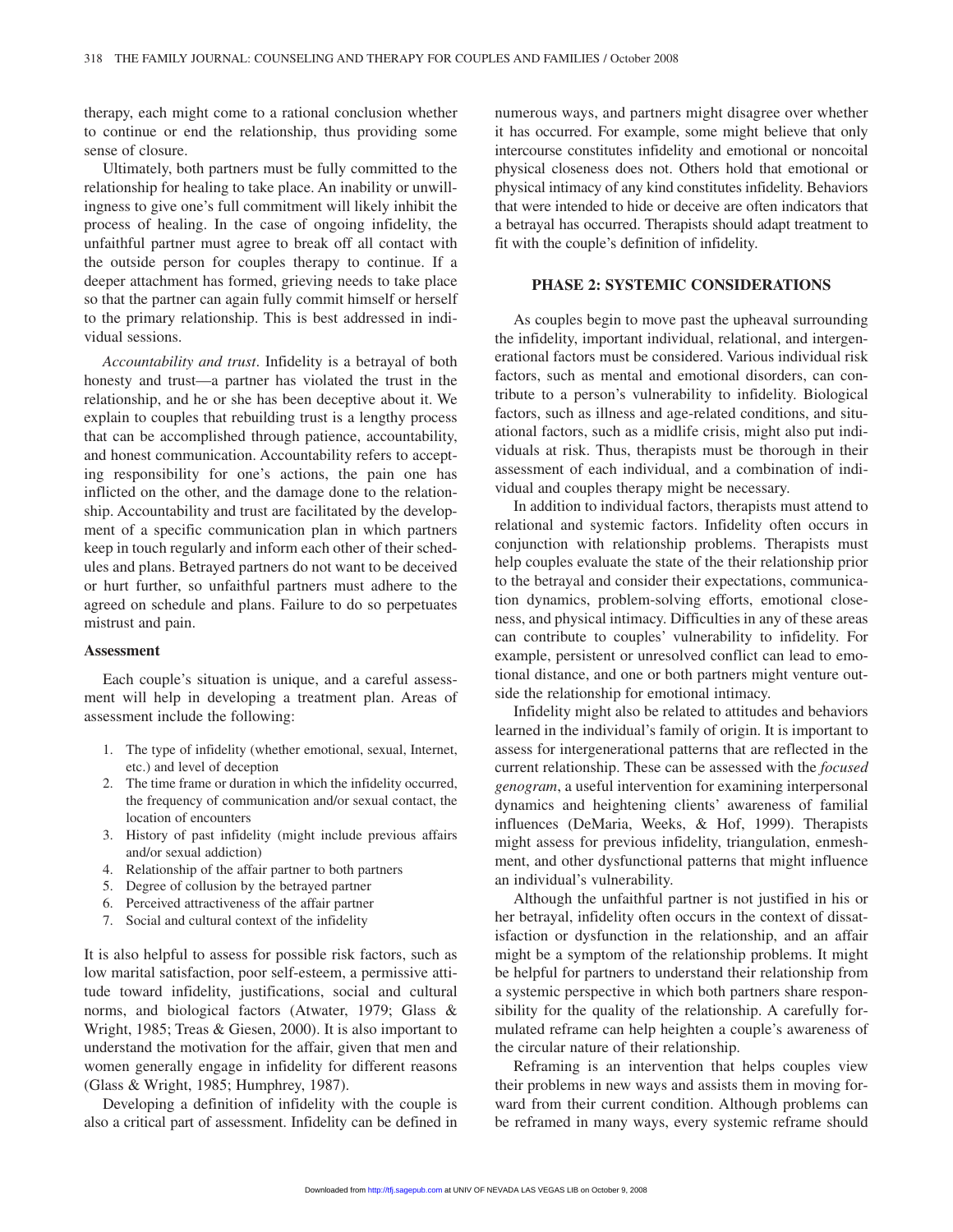incorporate two elements. First, the reframe should help the couple see the situation in circular terms, instead of the typical linear view in which one partner is seen as the victim and the other as the villain. A systemic reframe brings to light the underlying relationship dynamics and helps partners begin to accept that they both share responsibility for their relationship. Reframing infidelity in a systemic manner helps couples understand the connection between their relationship dynamics and the betrayal. As they come to see their relationship and the infidelity systemically, they are better able to approach healing in a constructive, nonblaming manner. Second, a reframe should highlight the good in the relationship. Couples typically emphasize the negative and fail to recognize the good in the relationship and the positive aspects of their struggles (meaning how the problems have helped or protected them). An effective reframe can help the couple develop hope for success. However, a single reframe is not likely to be sufficient for healing, and therapists might need to repeat the process several times over the course of therapy.

#### **PHASE 3: FACILITATING FORGIVENESS**

Forgiveness is a central aspect of relationship healing for couples in treatment for infidelity. The intersystems approach emphasizes the relational nature of forgiveness, and therapists must understand that aspects of the forgiveness process (e.g., empathy, humility, remorse, apology, softening, accepting responsibility, and extending forgiveness) are interrelated systemic phenomena. The actions or feelings of one partner might facilitate movement in the other, either toward or away from forgiveness and healing. Understanding forgiveness in this systemic way will help clinicians create a clinical environment in which the process of forgiveness is more likely to occur (McCullough, 2000; Worthington, 1998).

The process of forgiveness is often disrupted by misunderstandings about its meaning, and therapists should begin this phase by understanding both partners' definition of forgiveness. Clients and therapists often confuse forgiveness with concepts such as accepting, excusing, condoning, pardoning, forgetting, and reconciling (Butler, Dahlin, & Fife, 2002). Clinicians might need to help clients understand that forgiveness can benefit them by "freeing up and putting to better use the energy once consumed by holding grudges, harboring resentments, and nursing unhealed wounds" (Simon & Simon, 1990, p. 19).

#### **Unifying Factors**

Given the pain associated with infidelity, betrayed spouses might find the notion of forgiveness difficult to consider. However, a couple's desire to rebuild the relationship often provides strong motivation to work on forgiveness, and therapists might need to help couples identify reasons to stay together, thus enhancing their desire to forgive. This is

accomplished by maximizing *unifying factors* that unite couples and promote forgiveness. These unifying factors are empathy, humility, relational commitment, and hope (McCullough, 2000; Worthington, 1998). The development of these factors strengthens the relationship, facilitates forgiveness, and provides a context in which the unfaithful partner can offer a sincere apology.

An essential aspect of the forgiveness process is the development of *empathy* (Coyle & Enright, 1998; DiBlasio, 2000; Worthington, 1998). Empathy is important for both partners and can help reduce defensiveness and facilitate softening. The therapist can begin with the unfaithful partner by facilitating nondefensive, empathic listening. Doing so can help the unfaithful partner understand the seriousness of the betrayal and the pain resulting from his or her actions. The betrayed partner, however, might have a difficult time empathizing with his or her partner's situation, and therapists should demonstrate care when helping the betrayed partner develop greater openness toward the experience of the offending partner.

In addition to empathy, *humility* is an equally important aspect of the forgiveness process (Worthington, 1998). An unwillingness to accept responsibility is often a major obstacle to healing and forgiveness. Humility leads unfaithful partners to acknowledge and accept responsibility for their actions and the damage that they have done to their partner and the relationship. This is facilitated through a series of confessions for portions of the betrayal and by acknowledging responsibility for their behavior. Humility in betrayed partners, on the other hand, is somewhat different. Therapists should gently encourage them to see beyond their victimization to recognize the imperfectness of all human beings.

As couples increase in empathy and humility, therapists can help couples move forward by increasing their *relationship commitment* and *hope* for the future. Commitment and hope have a strong bearing on behavior and can lead a person to sacrifice self-interest for the sake of the relationship (Van Lange, Agnew, Harinck, & Steemers, 1997). Relational commitment includes psychological attachment, long-term orientation, the intention to stay in the relationship, and cognitive interdependence (a sense of we-ness; Agnew & Gephart, 2000; Agnew, Van Lange, Rusbult, & Langston, 1998). Even the *desire* to stay together, despite a lack of confidence, can provide a starting point. We believe that forgiveness of infidelity is an act of sacrifice for the good of the relationship, and it will therefore be highly influenced by commitment.

To facilitate commitment and hope, we ask couples to reflect on moments of love and connection, shared dreams and goals, memories, and other bonds that they have had as a couple. In the emotional turmoil surrounding infidelity, couples often forget moments of closeness and joy from the past and disregard their personal investment in the relationship. Even in the early stages of treatment when couples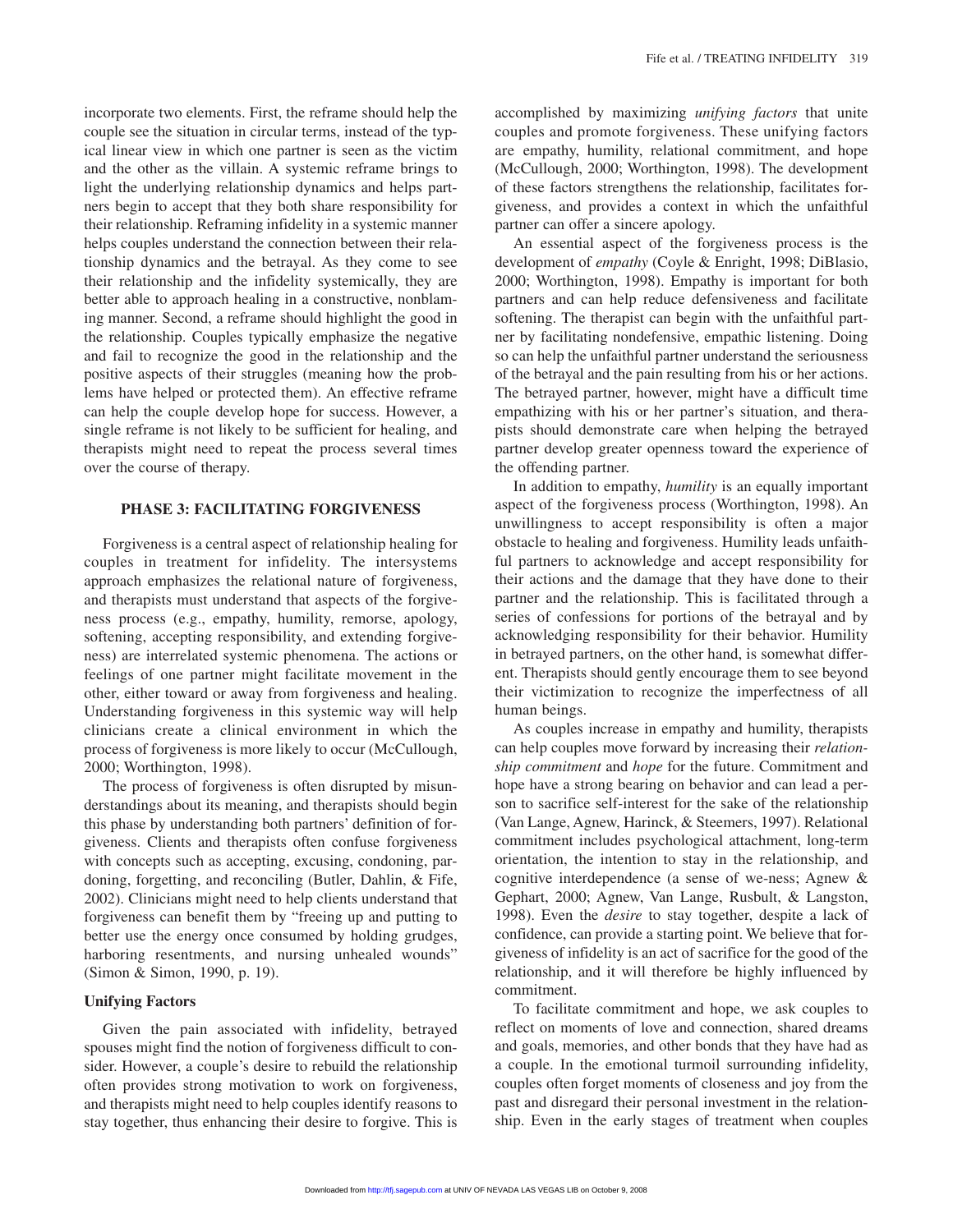might feel the most hopeless, we often ask about how they met, what attracted them to each other, and how the relationship began. Couples' sense of hope for the future might also be tied to shared relationship goals, and therapists can help couples explore shared goals as a means to increase hope and commitment. We also discuss with couples the goal of a happy marriage or committed partnership that has overcome infidelity and has emerged stronger than before. The vision of this new relationship often nurtures an increase in hope, a sense of "we-ness," and a willingness to apologize and forgive.

#### **Apology**

Forgiveness and healing are often aided by a sincere apology from the unfaithful partner (Couch, Jones, & Moore, 1999; Gordon & Baucom, 1998). The development of unifying factors helps prepare couples for genuine apologizing and forgiveness. A genuine apology requires that the offending partner honestly acknowledges the offense and the harm done, is genuinely remorseful, makes a commitment to change, and offers a true apology (Couch et al., 1999; Fincham, 2000; Fitness, 2001; Flanagan, 1992; Gold & Weiner, 2000; Worthington, 1998). Sincere apologies at the appropriate time will invite a softening in the betrayed spouse as well as increased empathy (Gold & Weiner, 2000; Worthington, 1998).

Given the seriousness of the offense, unfaithful partners often struggle to effectively apologize, and betrayed partners might have difficulty accepting the apology even if they desire reconciliation. A sincere apology should be specific, include an expression of remorse, and be focused on the offender's behavior (Mitchell, 1989). Apologies should not include vagueness, excuses, justification, minimization, coercion, pleading, defensiveness, or manipulation. In some cases, clients might feel that their efforts to apologize are unsuccessful. Therapists should normalize this and explore why the apologies failed and what would make them more successful.

Instead of being a one-time event, forgiveness is a process that requires time and patience. Regular reminders of the betrayal and persistent feelings of anger or sadness might leave both partners feeling discouraged and wondering if forgiveness is attainable. Therapists must frequently remind clients of the natural course of forgiveness, explaining that it takes place in small steps with occasional setbacks.

#### **Potential Obstacles to Forgiveness**

For many couples, the unifying factors and therapeutic techniques described above will be sufficient to initiate the forgiveness process. However, healing from infidelity can be a lengthy and challenging process with many obstacles. One common obstacle is a desire by unfaithful partners to move quickly past the infidelity, and they might be impatient if their partners experience prolonged emotional suffering and anger. In such cases, the therapist should remind them that this is common, even long after the discovery of the infidelity. Other obstacles include narcissism, shame, accusatory suffering, anger, and fear in one or both partners (Emmons, 2000; Worthington, 1998; Worthington & Wade, 1999). These emotional barriers can interfere with the process of forgiveness and healing and might need to be addressed in therapy.

#### **PHASE 4: TREATING FACTORS THAT CONTRIBUTE TO INFIDELITY**

Working on the unifying factors and forgiveness will help prepare couples for Phase 4, in which therapy focuses on helping couples understand the factors surrounding the betrayal, address the risk factors associated with the betrayal, and solidify their relationship to prevent future betrayals. Some of the most common vulnerabilities include the inability to develop intimacy in the relationship, problems with commitment, a lack of passion in the relationship, and ineffectiveness in communicating and resolving conflict and anger.

Given that infidelity is a violation of a couple's commitment to intimacy, it might be helpful for therapists to reframe infidelity as an intimacy-based problem so that couples can assess their overall intimacy and identify areas of vulnerability. Treating these areas of vulnerability will strengthen the relationship and minimize the likelihood of future betrayals. The triangular theory of romantic love developed by Robert Sternberg (1986) provides a clinically useful model of relationship intimacy, combining three equally important aspects of love: (a) commitment, (b) passion, and (c) intimacy. Conceptualizing love in this way helps the couple and the therapist evaluate strengths and weaknesses in the relationship. Difficulty in any area can increase a couple's vulnerability. Therapists can explore partners' levels of commitment, passion, and intimacy with the following questions:

- 1. Do both partners desire all three components as described in the triangle?
- 2. Does each partner want the same level of intensity for each of the three aspects?
- 3. How much togetherness and individuation does each partner want in the relationship?
- 4. What prevents the partners from being able to identify and/or express the three aspects openly and freely?
- 5. Does each partner have a realistic perception of what love involves and what he or she can actually offer?
- 6. Does each partner have a realistic perception of what his or her partner can offer?

#### **Treating Problems With Commitment, Passion, and Intimacy**

*Commitment*. Commitment refers to the intellectual and emotional determination to be in an exclusive relationship with another person. Ideally, both parties are equally committed. However, partners' commitment might be unequal in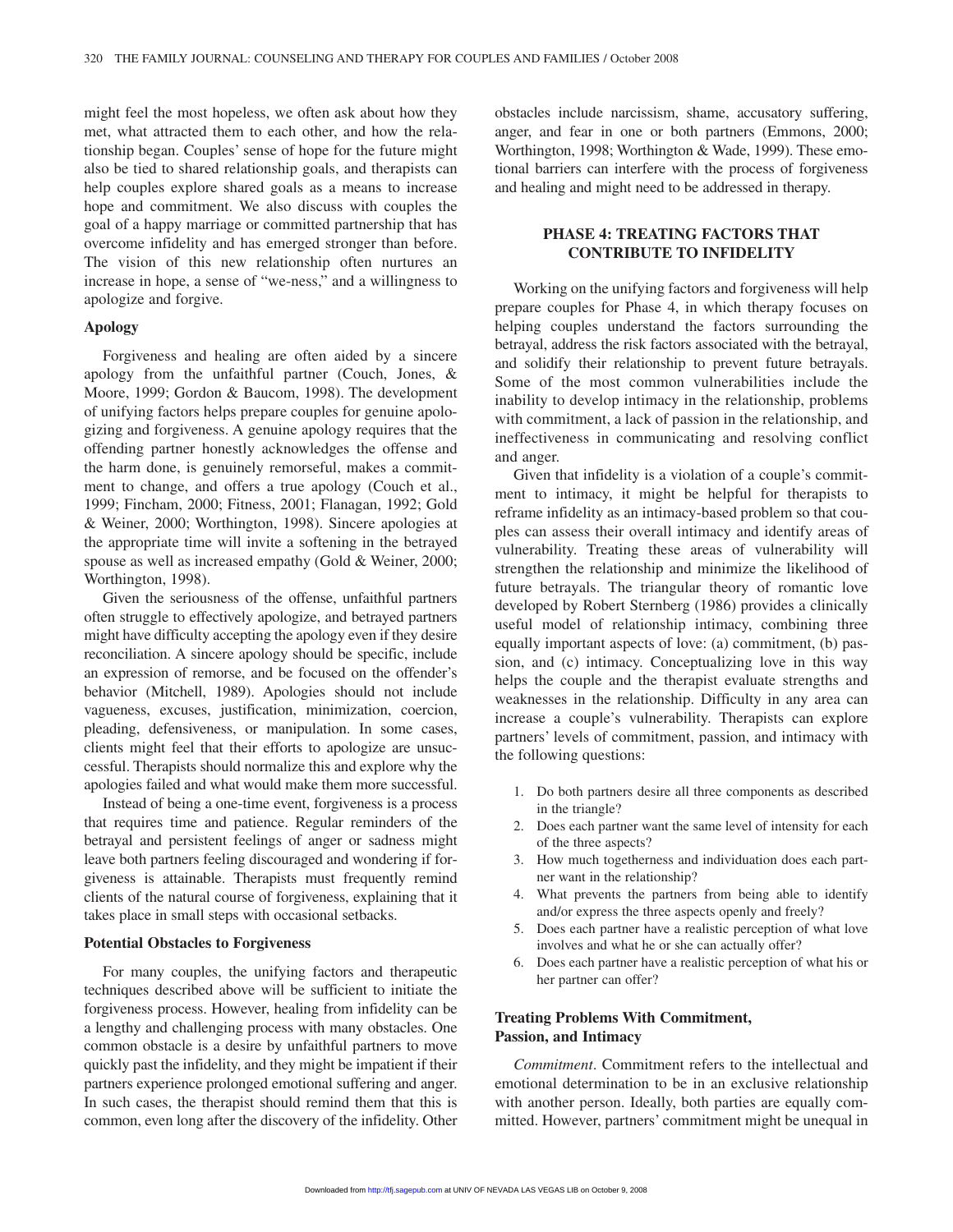cases of infidelity. Given the central importance of commitment, the therapist must assess each partner's level of commitment early on in treatment. In cases when low commitment is evident, therapists' interventions should include efforts to increase commitment by both partners. Those couples who have a commitment to the relationship and to therapy usually experience positive relationship outcomes.

An increase in commitment can be facilitated by encouraging couples to discuss what commitment means to each of them. Commitment can also be enhanced by asking couples to talk about how they first met, what they found attractive in each other, and what they found positive in the relationship. Clinicians might also ask couples to discuss what is currently positive in their relationship. Couples should be encouraged to maintain and build on the current positives in the relationship and to consider implementing things that they found to be helpful in the past. Commitment and hopefulness can also be increased by having couples affirm the importance of the relationship, including feelings of love, care, concern, and closeness. Expressing appreciation for the things they like about each other and showing nonsexual affection are also beneficial.

Although many couples are able to overcome the emotional turmoil of infidelity and rebuild their relationship, some cases end in separation or divorce. Separation and divorce are acceptable outcomes if couples have thoroughly and honestly examined their relationship and come to the conclusion that reconciliation is unwanted or impossible. Occasionally, couples reach a point where they cannot decide to end the relationship yet find it too painful to continue to be together. In such cases, the therapist might suggest a planned separation that includes specific parameters, assignments, and time frames. During the planned separation, partners continue therapy on an individual basis to further examine the relationship and the contributing factors to the infidelity. The plan should also include reconvening in couples therapy at a later date to evaluate the separation and the direction that the partners desire to go.

*Passion*. Passion is the motivational aspect that draws two people together and includes feelings of romance, physical attraction, sexual desire, and desire to be together. A large discrepancy between partners' sexual desire can contribute to a couple's vulnerability to infidelity. For example, one partner might suffer from low sexual desire—or hypoactive sexual desire (HSD). We have found that low sexual desire often occurs in conjunction with a sense of loss (losing a sense of self or feeling a loss of control) and anger or resentment toward one's partner. Treating HSD usually involves a combination of couples and sex therapy (Weeks & Gambescia, 2002), which is further complicated when infidelity has occurred.

*Intimacy*. Intimacy in a committed relationship includes feelings of closeness or connection, mutual concern for the well-being of the other person, feelings of trust and safety, honesty and openness, and the reciprocal giving and receiving

of support. A couple's relationship might be undermined by a fear of intimacy, which is a common occurrence with clients who seek couples therapy (Weeks & Treat, 2001). Intimacy fears might include feeling threatened by too much closeness; being afraid of losing control, being oppressed, or becoming too emotionally dependent; having a fear of rejection or abandonment; and harboring fears related to other personal insecurities. Partners are often unaware of their fears regarding intimacy and might unwittingly behave in ways that push the other away when too much closeness occurs.

Therapists should address intimacy issues to help couples heal and to reduce their vulnerability to future infidelity. Several interventions can be helpful in addressing intimacy fears and decreasing a couple's vulnerability to infidelity. Therapists might normalize fears of intimacy. They might also encourage partners to talk to each other about what intimacy means to each of them and evaluate their strengths and areas of improvement as a couple. Such an exercise can unite a couple in deeper understanding of one another. Therapists might facilitate other in-session interactions and homework assignments intended to increase intimacy.

#### **Exploring Expectations**

In our clinical experience, we have found that unmet expectations are often linked to infidelity. Many couples experience frustration over expectations related to issues such as roles, responsibilities, parenting, finances, sex, and so on. Therapists might facilitate the examination of expectations by having couples reflect on the following for each partner (Sager, 1976):

- 1. Expectations that the partner was clearly aware of and verbalized to the other partner
- 2. Expectations that the partner was clearly aware of but did not verbalize to the other
- 3. Expectations that the partner was or is not aware of and therefore could not or cannot be verbalized

After honest reflection, couples can evaluate their expectations and consider what they are able to give and receive from one another.

#### **PHASE 5: ENHANCING INTIMACY THROUGH COMMUNICATION**

As couples move from forgiveness to rebuilding their relationship, one important area to address is that of communication. For many couples, communication problems limit their emotional closeness and intimacy, thus increasing their vulnerability to infidelity. Therapists should evaluate a couple's communication and consider ways in which the couple could improve and develop greater intimacy in their relationship. Although not comprehensive, the systemic techniques that follow can help couples improve communication and enhance intimacy.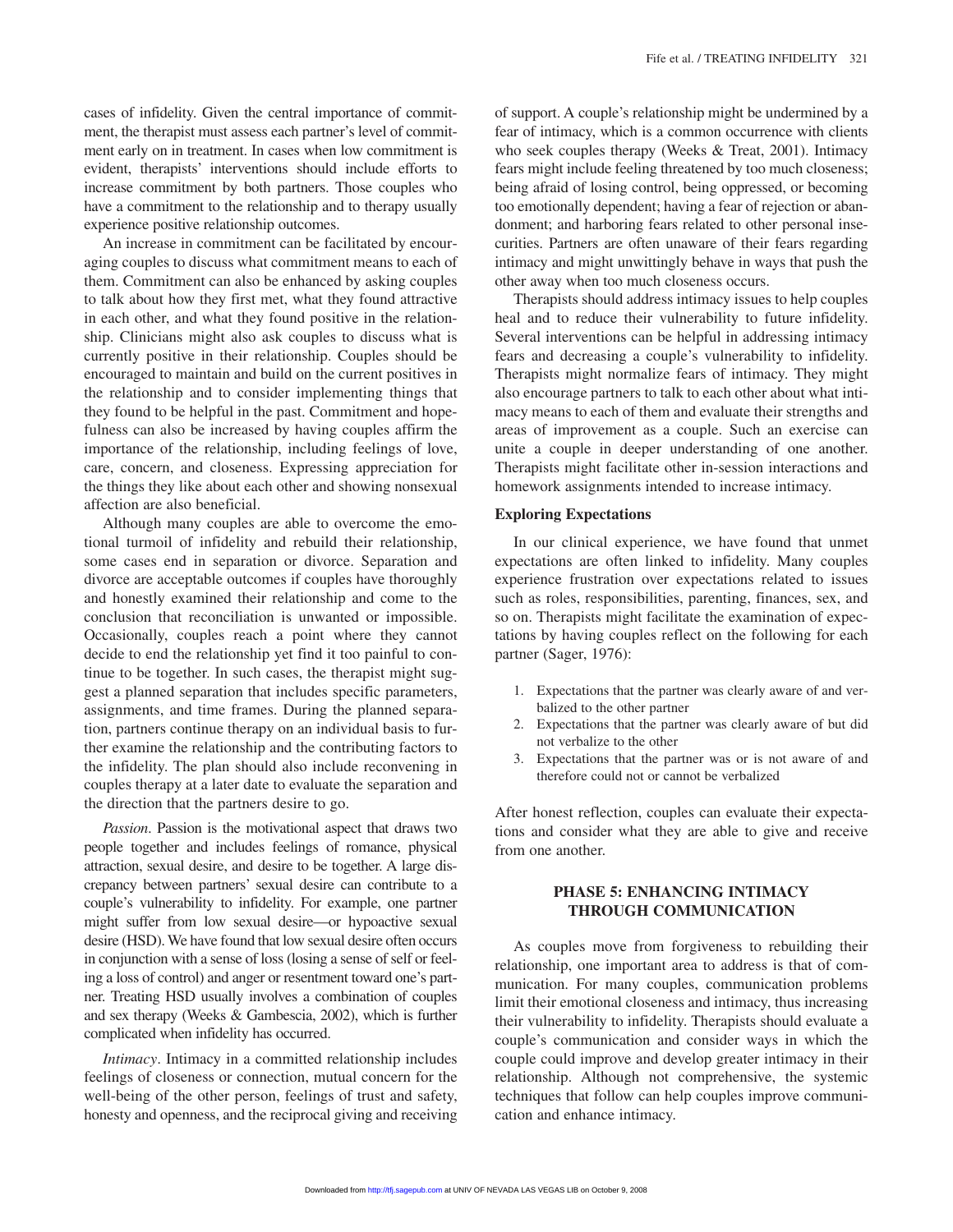Couples are often stuck in negative communication patterns because of the belief that future interactions will be similar to the past. Partners might ascribe negative intentions to each other's actions and take offense when none was intended. Such assumptions can disrupt communication and inhibit relationship closeness. Therapists should help partners examine negative assumptions and judgments they might hold about each other's intentions. Couples can be encouraged to consider other options with a question such as, "If your partner's intentions were good in this instance, how would you likely respond?" We encourage couples to follow through on their answers by behaving in ways that assume their partner has good intentions and desires.

It might also be helpful to educate couples on the circular nature of communication. As couples become aware of the reciprocal or interconnected manner in which they communicate, they might begin to see possible starting points for changes in their patterns of interaction. In addition to helping couples become aware of the circular nature of their communication, teaching couples basic communication skills can be useful. Therapists can teach partners to speak only for themselves by using *I statements* in a nonaccusatory way. This invites the other to listen rather than become defensive. Couples can also be taught r*eflective listening*, in which partners are asked to listen nondefensively and communicate their understanding by reflecting back what they heard. Being able to postpone sharing an opinion to hear what another is saying will provide *validation* to the speaker. Listening for understanding and providing validation do not mean that one agrees but rather that one is listening carefully to and taking seriously what the other has to say. We also teach couples that each verbal interaction has two aspects: affect and content. When couples experience disagreements, they are coached to examine the affect or underlying feelings of each other before addressing the content or trying to solve the problem.

Helping couples learn communication and problemsolving skills is a common approach in couples therapy. However, good communication can be a challenge for some couples, especially those with a history of conflict and poor communication. Effective use of these skills requires an attitude of sincerity and caring, and couples' efforts to implement these skills are often undermined by negative emotions, attitudes, and beliefs (Jacobson & Christensen, 1996). Therapists should encourage couples to be patient and remind them that misunderstandings are common. Good communication takes time and practice.

#### **CONCLUSION**

The discovery of infidelity is a serious relationship crisis that shatters much of the stability and security that is assumed in committed relationships. Given the seriousness of the offense and intensity of emotional reactions by both partners, cases of infidelity are often very difficult to treat

for couples therapists. The concepts and interventions presented in the intersystems approach to treating infidelity offer therapists a useful framework to guide their work with couples. Approaching treatment from a systemic perspective and viewing infidelity as an intimacy-based problem allow therapists to present couples with helpful ways of evaluating their relationship and effective interventions that facilitate the healing and rebuilding of their union. Attending to the individual, couple, and family-of-origin risk factors helps couples identify and address idiosyncratic vulnerabilities to infidelity and protect their relationship from further betrayals. Interventions designed to facilitate forgiveness and enhance communication and intimacy can help partners heal from infidelity and strengthen their bond with each other. Therapists must be flexible so they can tailor their work to the unique needs of each couple and increase the possibility of a successful outcome for therapy.

#### **REFERENCES**

- Agnew, C. R., & Gephart, J. M. (2000). Testing the rules of commitment enhancement: Separating fact from fiction. *Representative Research in Social Psychology, 24,* 41-47.
- Agnew, C. R., Van Lange, P., Rusbult, C. E., & Langston, C. A. (1998). Cognitive interdependence: Commitment and the mental representation of close relationships. *Journal of Personality and Social Psychology, 74,* 939-954.
- Atwater, L. (1979). Getting involved: Women's transition to first extramarital sex. *Alternative Lifestyles, 2,* 33-68.
- Butler, M. H., Dahlin, S. K., & Fife, S. T. (2002). "Languaging" factors affecting clients' acceptance of forgiveness intervention in marital therapy. *Journal of Marital and Family Therapy, 28,* 285-298.
- Cano, A., & O'Leary, K. (1997). Romantic jealousy and affairs: Research and implications for couple therapy. *Journal of Sex and Marital Therapy, 23,* 249-275.
- Couch, L., Jones, W. H., & Moore, D. S. (1999). Buffering the effects of betrayal: The role of apology, forgiveness and commitment. In J. M. Adams & W. H. Jones (Eds.), *Handbook of interpersonal commitment and relationship stability* (pp. 451-469). New York: Kluwer Academic/ Plenum.
- Coyle, C. T., & Enright, R. D. (1998). Forgiveness education with adult learners. In C. M. Smith & T. Pourchot (Eds.), *Adult learning and development: Perspectives from educational psychology* (pp. 219-238). Mahwah, NJ: Lawrence Erlbaum.
- DeMaria, R., Weeks, G., & Hof, L. (1999). *Focused genograms: Intergenerational assessment of individuals, couples, and families.* Philadelphia: Brunner/Mazel.
- DiBlasio, F. A. (2000). Decision-based forgiveness treatment in cases of marital infidelity. *Psychotherapy, 37,* 149-158.
- Emmons, R. (2000). Personality and forgiveness. In M. McCullough, K. Pargament, & C. Thoresen (Eds.), *Forgiveness: Theory, research and practice* (pp. 156-179). New York: Guilford.
- Fincham, F. D. (2000). The kiss of porcupines: From attributing responsibility to forgiving. *Personal Relationships*, *7*, 1-23.
- Fitness, J. (2001). Betrayal, rejection, revenge, and forgiveness: An interpersonal script approach. In M. R. Leary (Ed.), *Interpersonal rejection* (pp. 73-103). New York: Oxford University Press.
- Flanagan, B. (1992). *Forgiving the unforgivable: Overcoming the bitter legacy of intimate wounds.* New York: Macmillan.
- Glass, S., & Wright, T. (1985). Sex differences in type of extramarital involvement and marital dissatisfaction. *Sex Roles, 12,* 1101-1120.